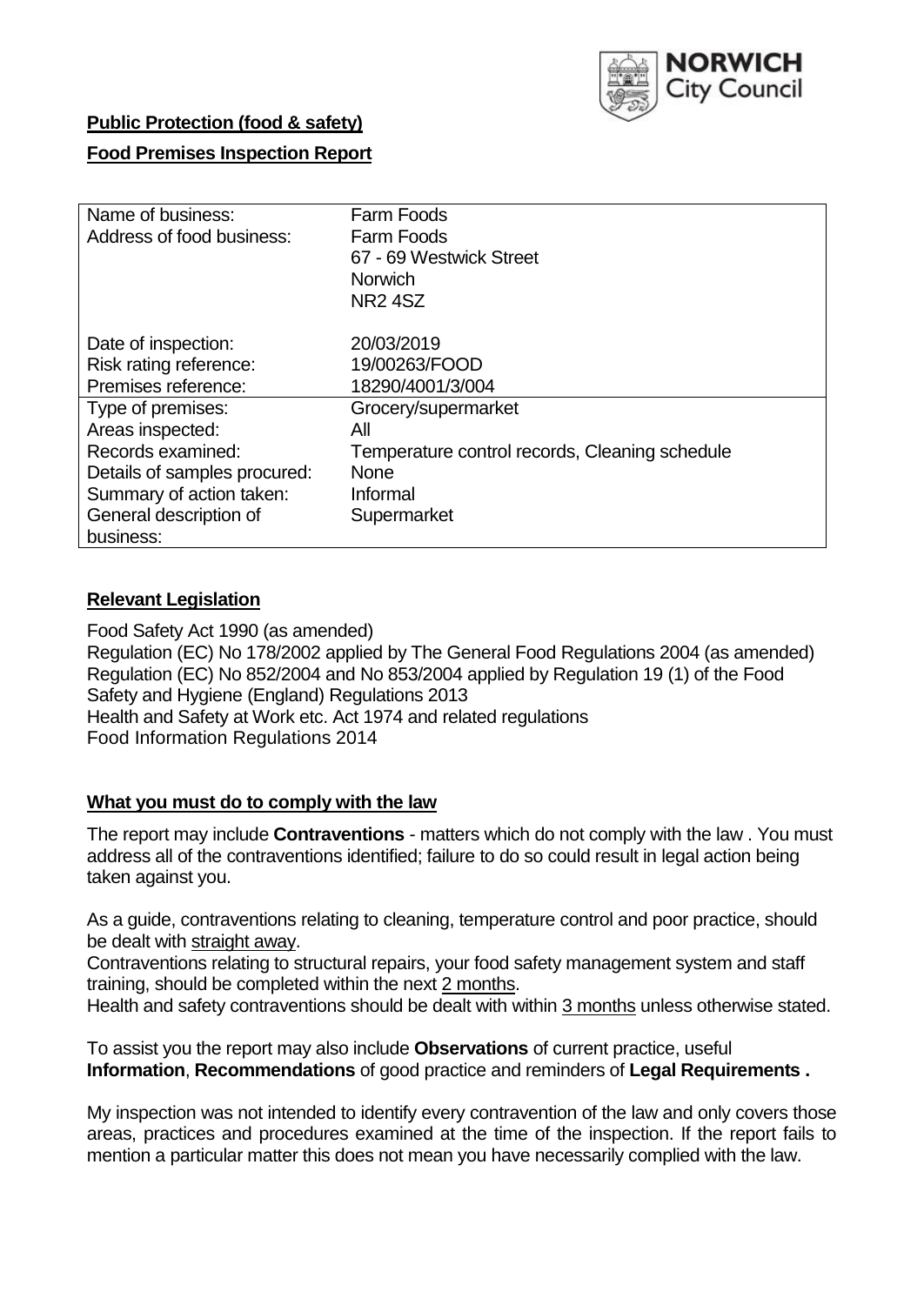# **FOOD SAFETY**

#### **How we calculate your Food Hygiene Rating:**

The food safety section has been divided into the three areas which you are scored against for the hygiene rating: 1. food hygiene and safety procedures, 2. structural requirements and 3. confidence in management/control procedures. Each section begins with a summary of what was observed and the score you have been given. Details of how these scores combine to produce your overall food hygiene rating are shown in the table.

| <b>Compliance Area</b>                     |          |    |           | <b>You Score</b> |                |    |           |    |          |  |  |
|--------------------------------------------|----------|----|-----------|------------------|----------------|----|-----------|----|----------|--|--|
| Food Hygiene and Safety                    |          |    |           | $\Omega$         | 5              | 10 | 15        | 20 | 25       |  |  |
| <b>Structure and Cleaning</b>              |          |    |           | $\Omega$         | 5.             | 10 | 15        | 20 | 25       |  |  |
| Confidence in management & control systems |          |    |           | $\Omega$         | 5              | 10 | 15        | 20 | 30       |  |  |
|                                            |          |    |           |                  |                |    |           |    |          |  |  |
| <b>Your Total score</b>                    | $0 - 15$ | 20 | $25 - 30$ |                  | $35 - 40$      |    | $45 - 50$ |    | > 50     |  |  |
| <b>Your Worst score</b>                    | 5        | 10 | 10        |                  | 15             |    | 20        |    |          |  |  |
|                                            |          |    |           |                  |                |    |           |    |          |  |  |
| <b>Your Rating is</b>                      | 5        |    |           | 3                | $\overline{2}$ |    |           |    | $\Omega$ |  |  |

Your Food Hygiene Rating is 4 - a good standard

# **1. Food Hygiene and Safety**

Food hygiene standards are high. You demonstrated a very good standard of compliance with legal requirements. You have safe food handling practices and procedures and all the necessary control measures to prevent cross-contamination are in place. Some minor contraventions require your attention. **(Score 5)**

000046

## Contamination risks

**Observation** I was pleased to see you were able to demonstrate effective controls to prevent cross-contamination.

#### Hand-washing

**Contravention** The following indicated that hand-washing was not suitably managed:

• There was no hot water supply to the wash hand basins in staff toilets

#### Personal Hygiene

**Observation** I was pleased to see that standards of personal hygiene were high.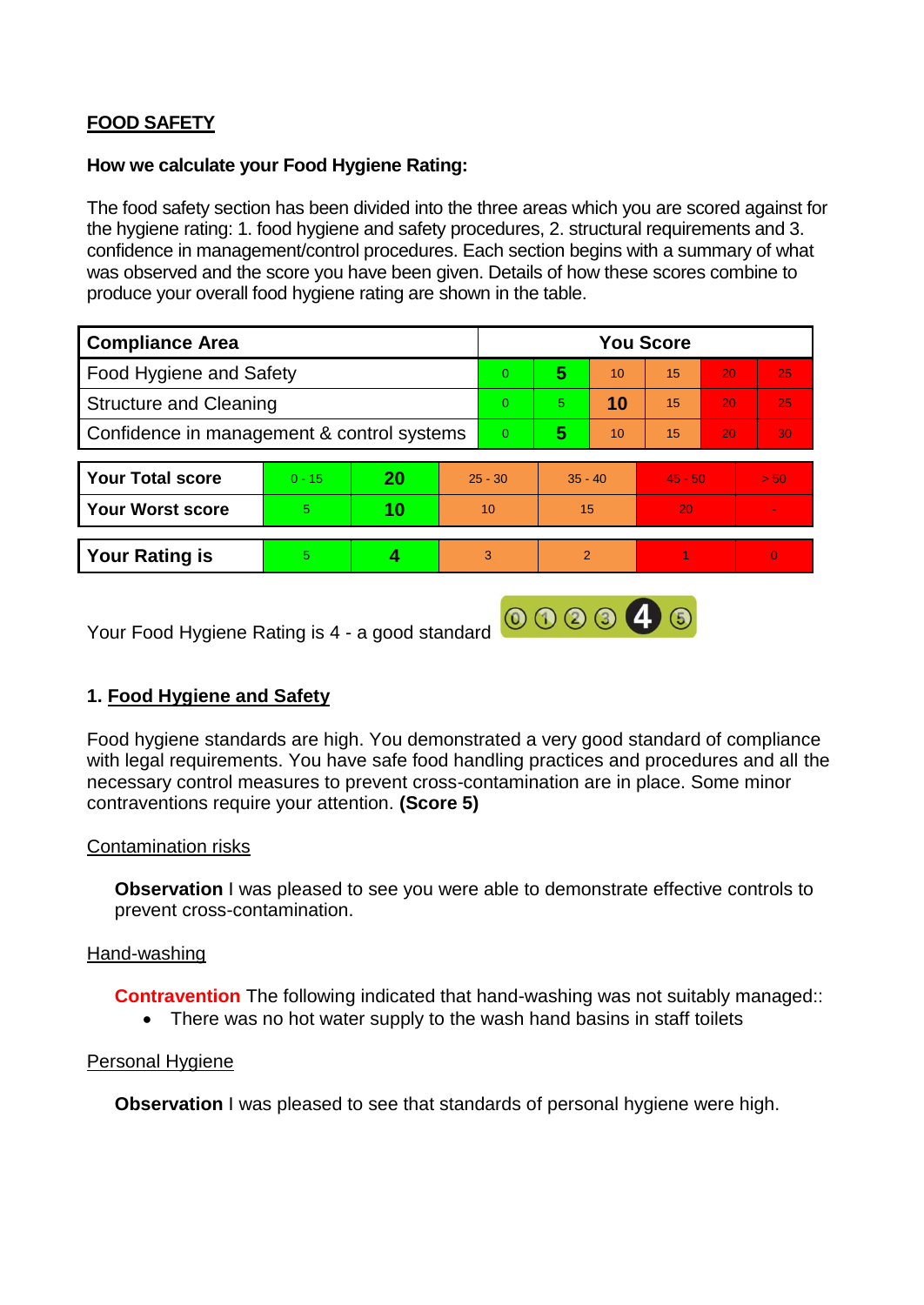## Poor Practices

**Observation** General waste bin stored directly in front of a chest freezer in use. It would be advisable to move this bin elsewhere

## **2. Structure and Cleaning**

The structure facilities and standard of cleaning and maintenance are of a generally satisfactory standard but there are some repairs and/or improvements which are required in order for you to comply with the law. The contraventions require your attention; although not critical to food safety they may become so if not addressed. **(Score 10)**

## Cleaning of Structure

**Contravention** The following items were dirty and require more frequent and thorough cleaning:

- High level cleaning in both the shop floor and the store room
- Floors in the store room

**Contravention** The following items could not be effectively cleaned and must be covered or made non-absorbent:

• Tape in walk in fridge

## Cleaning of Equipment and Food Contact Surfaces

**Contravention** The following items are dirty and must be cleaned:

• Hand contact surfaces

## Cleaning Chemicals / Materials / Equipment and Methods

**Contravention** The following evidence demonstrated your cleaning materials, equipment and methods were not sufficient to control the spread of harmful bacteria between surfaces:

• The cleaning equipment was dirty i.e. dust pan and brush

## Maintenance

**Contravention** The following had not been suitably maintained and must be repaired or replaced:

- Covers to fluorescent tubes missing
- Broken plastic to fridge
- Door to store chest freezer too loose needs foxed
- Pallets in stock room

## **Facilities**

**Contravention** Provision of facilities is inadequate in the following areas: